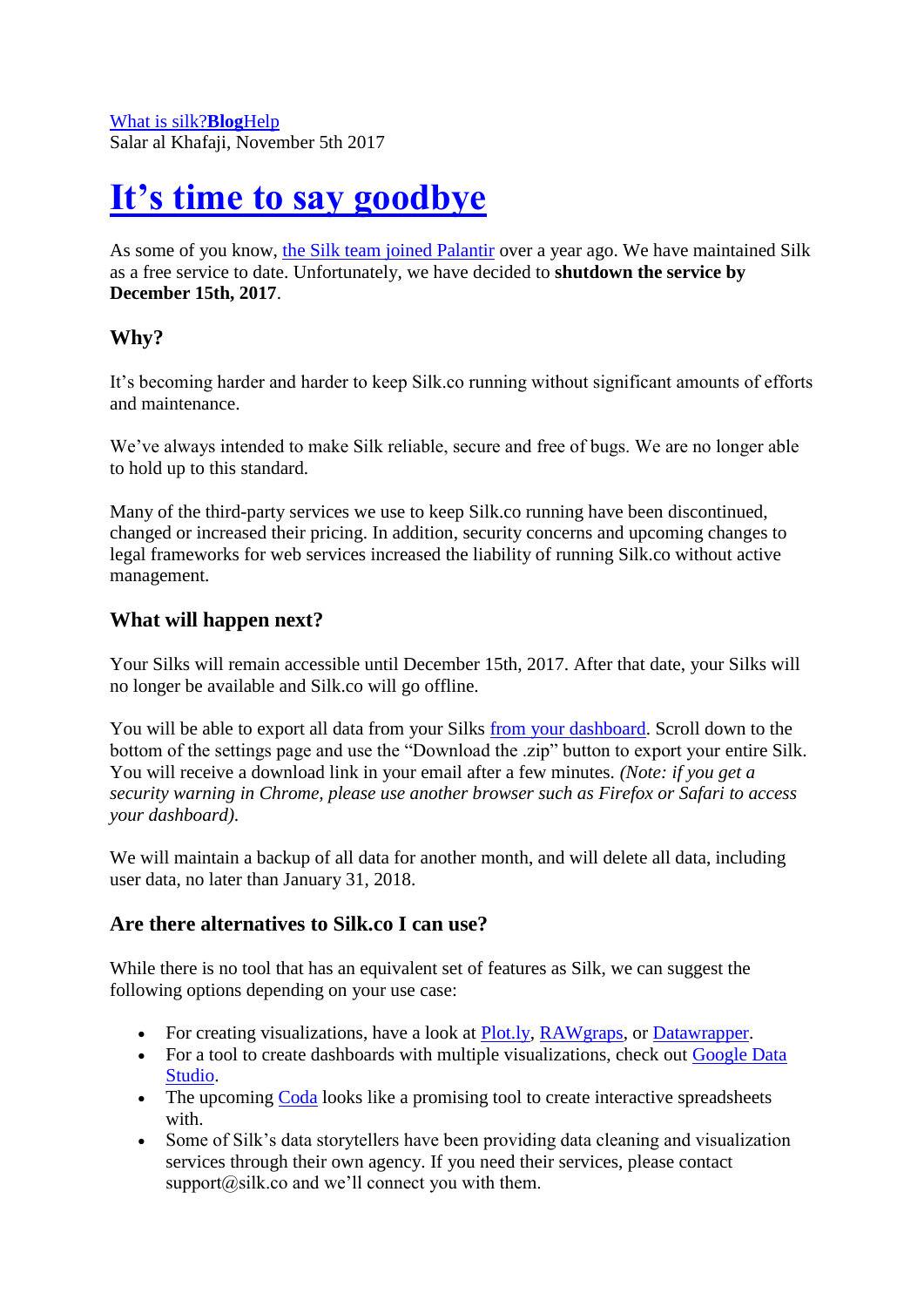Thank you so much for your support over the years.

The Silk team

Salar al Khafaji, August 10th 2016

# **[The Silk team is joining Palantir!](http://blog.silk.co/post/148741934972/silk-joins-palantir)**

We're happy to announce today that the Silk team is joining [Palantir.](http://t.umblr.com/redirect?z=https%3A%2F%2Fwww.palantir.com%2F&t=ZTlmNjYwNWNjNzg1NTMzNzY0MWRiODMyZGZhMjNmN2Q5MDJiM2M3MSxRa3FXM0wwYg%3D%3D&b=t%3AvutK3OWvcMHeHjxBS_65qw&p=http%3A%2F%2Fblog.silk.co%2Fpost%2F148741934972%2Fsilk-joins-palantir&m=1)

Silk started with the goal of helping people get the most out of their data. Over the last few years, we've worked relentlessly on a vision to help people structure, query, visualize and share data.

We're proud of the product and community we built, and of all the [data journalists,](http://t.umblr.com/redirect?z=https%3A%2F%2Flittle-college-basketball-stars.silk.co&t=ZDA5ZmQ5MzQwNmM3ZWRkZDBmYTFmMGM5ODc3NzQ3ZjRiYTlmMTY2YyxRa3FXM0wwYg%3D%3D&b=t%3AvutK3OWvcMHeHjxBS_65qw&p=http%3A%2F%2Fblog.silk.co%2Fpost%2F148741934972%2Fsilk-joins-palantir&m=1) [activists,](http://t.umblr.com/redirect?z=https%3A%2F%2Fbellingcat-vehicles.silk.co&t=NDI5NWQ3ODc5MDI4Y2I0M2JjYTZmYmUyZTY5N2NmYzZkNjQ4ZWU0OSxRa3FXM0wwYg%3D%3D&b=t%3AvutK3OWvcMHeHjxBS_65qw&p=http%3A%2F%2Fblog.silk.co%2Fpost%2F148741934972%2Fsilk-joins-palantir&m=1) [NGOs,](http://t.umblr.com/redirect?z=http%3A%2F%2F3w-sbtf.silk.co&t=ZDZmMzIzMGZkMjI5OTYyYTk4MmZiYjJlZDUwOTQ4YjExZTczMWExNCxRa3FXM0wwYg%3D%3D&b=t%3AvutK3OWvcMHeHjxBS_65qw&p=http%3A%2F%2Fblog.silk.co%2Fpost%2F148741934972%2Fsilk-joins-palantir&m=1) [businesses](http://t.umblr.com/redirect?z=http%3A%2F%2Fprohaska-consulting.silk.co&t=NzA3NWE2NWRjNmI0NDZjZmQyMDVmMDc3NTNmNjZkMmE4MWNhYWM5ZixRa3FXM0wwYg%3D%3D&b=t%3AvutK3OWvcMHeHjxBS_65qw&p=http%3A%2F%2Fblog.silk.co%2Fpost%2F148741934972%2Fsilk-joins-palantir&m=1) and [many other kinds of people](http://t.umblr.com/redirect?z=https%3A%2F%2Fwww.silk.co%2Fgallery%23more&t=M2QzNDdjZTE0YmU2ZDVkZjljMzUyZjUyZjVhNGZiY2I0Y2MxMzgwMyxRa3FXM0wwYg%3D%3D&b=t%3AvutK3OWvcMHeHjxBS_65qw&p=http%3A%2F%2Fblog.silk.co%2Fpost%2F148741934972%2Fsilk-joins-palantir&m=1) that were able to find important insights and tell great data stories through Silk.

When we met the Palantir team, we realized that we could work on even bigger and more important data problems with an incredibly talented team – even if it meant no longer working on the Silk product. We decided to join Palantir because we believe we can achieve a larger impact there than we could at Silk alone.

#### **What will happen to Silk.co?**

[Silk.co](http://t.umblr.com/redirect?z=http%3A%2F%2Fwww.silk.co%2F&t=NWNlNDFjZTUwZGQ0MzM4Nzk1Mzg0MWM0MWRhMWU5OGRjNDk3NTZhNyxRa3FXM0wwYg%3D%3D&b=t%3AvutK3OWvcMHeHjxBS_65qw&p=http%3A%2F%2Fblog.silk.co%2Fpost%2F148741934972%2Fsilk-joins-palantir&m=1) as a platform will continue to operate. Nothing will change to current Silks, and you can still [create a new Silk for free.](http://t.umblr.com/redirect?z=https%3A%2F%2Fsilk.co%2Fsignup&t=ZDkyYmZkMzU0ZmYwNTMxMWYwYTMwMzQ0MjhhMGRjMzMyYTBmNjgyZSxRa3FXM0wwYg%3D%3D&b=t%3AvutK3OWvcMHeHjxBS_65qw&p=http%3A%2F%2Fblog.silk.co%2Fpost%2F148741934972%2Fsilk-joins-palantir&m=1) However, because of our new roles at Palantir, Silk.co will operate "as is" and we will not be able to provide technical or customer support to new or existing Silk accounts any longer, nor will we be doing any further development work or adding new features to the hosted Silk.co product.

Your data, including the data in your Silks, email addresses, passwords, and any other information will remain confidential and as always, not be shared.

We have immensely enjoyed working on Silk and helping all our users, and are looking forward to the next chapter ahead with our friends and future colleagues at Palantir.

Best,

The Silk Team

Caspar Egas, May 13th 2016

## **[Tools for Data Visualization part 3:](http://blog.silk.co/post/144293633212/tools-for-data-visualization-part-3-enhancing)  [Enhancing Data](http://blog.silk.co/post/144293633212/tools-for-data-visualization-part-3-enhancing)**

[Keep reading](http://blog.silk.co/post/144293633212/tools-for-data-visualization-part-3-enhancing)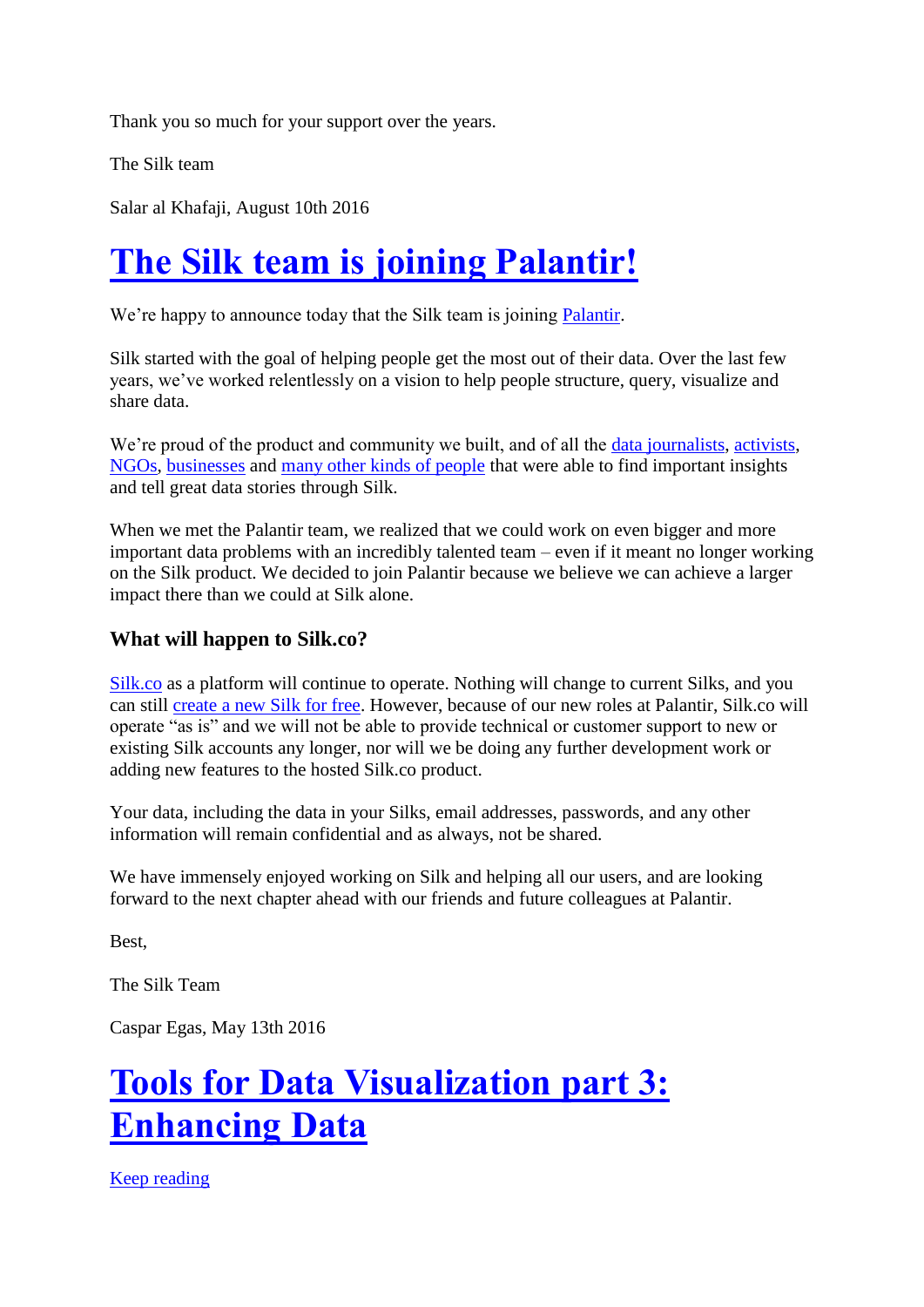# **[Tools for Data Visualization Part 2:](http://blog.silk.co/post/143527419532/tools-for-data-visualization-part-2-cleaning-data)  [Cleaning Data](http://blog.silk.co/post/143527419532/tools-for-data-visualization-part-2-cleaning-data)**

*This post on cleaning data is the second in a 3-part series on extracting, cleaning and enhancing data. Be sure to also check out [part 1 about data extracting](http://blog.silk.co/post/142737643047/data-journalism-tools-part-1-extracting-and) and [part 3 about data](http://blog.silk.co/post/144293633212/tools-for-data-visualization-part-3-enhancing)  [enhancing.](http://blog.silk.co/post/144293633212/tools-for-data-visualization-part-3-enhancing)*

It's an inconvenient truth: most data you find on the web is messy and often needs to be thoroughly cleaned. At [Silk.co](http://t.umblr.com/redirect?z=https%3A%2F%2Fwww.silk.co%2F&t=M2NkNWI5YWY5ZDlhNDVhYjI3OTM3ZjEwNDczOGZlNTY1MzMzM2Y5NSxhdEdURUhWaA%3D%3D&b=t%3AvutK3OWvcMHeHjxBS_65qw&p=http%3A%2F%2Fblog.silk.co%2Fpost%2F143527419532%2Ftools-for-data-visualization-part-2-cleaning-data&m=1) we spend a good amount of time cleaning data and we figured we'd share some of the tricks we picked up along the way!

[Keep reading](http://blog.silk.co/post/143527419532/tools-for-data-visualization-part-2-cleaning-data)

[data visualization](http://blog.silk.co/tagged/data-visualization)[data cleansing](http://blog.silk.co/tagged/data-cleansing)[data cleaning](http://blog.silk.co/tagged/data-cleaning) Alice, April 13th 2016

## **[Data Journalism Tools Part 1: Extracting](http://blog.silk.co/post/142737643047/data-journalism-tools-part-1-extracting-and)  [and Scraping Data](http://blog.silk.co/post/142737643047/data-journalism-tools-part-1-extracting-and)**

*This post on extracting data from a website is the first in a 3-part series on extracting, cleaning and enhancing data. Be sure to check out [part 2 about data cleaning](http://blog.silk.co/post/143527419532/tools-for-data-visualization-part-2-cleaning-data) and [part 3](http://blog.silk.co/post/144293633212/tools-for-data-visualization-part-3-enhancing)  [about data enhanching](http://blog.silk.co/post/144293633212/tools-for-data-visualization-part-3-enhancing) as well.*

Some sites already have their data in a neat table, allowing you to easily copy and paste it into a spreadsheet. Wikipedia is a good example of this. Others offer their data for download in a spreadsheet format.

However, it's not always that easy. If you come across a website with structured information that isn't downloadable or organized in a table, you might have to turn to specialized tools to extract your data. Here are some of the ones we use at [Silk.co](http://t.umblr.com/redirect?z=https%3A%2F%2Fwww.silk.co%2F&t=YTZjNThkMTc3ZGZhMTExMTJmYzlmMTJiNWE2OTc4NDIwZDk3NDA0OSxqVjR6UWdneA%3D%3D&b=t%3AvutK3OWvcMHeHjxBS_65qw&p=http%3A%2F%2Fblog.silk.co%2Fpost%2F142737643047%2Fdata-journalism-tools-part-1-extracting-and&m=1) to create our own data stories.

And the best part? You don't need to know how to code for using the tools listed below, just a bit of patience and a good idea of what you're looking for. Good luck!

[Keep reading](http://blog.silk.co/post/142737643047/data-journalism-tools-part-1-extracting-and)

[data journalism](http://blog.silk.co/tagged/data-journalism)[visualization](http://blog.silk.co/tagged/visualization-tools) tool[sdata tools](http://blog.silk.co/tagged/data-tools) Jurian, March 23rd 2016

# **[Our favourite Silks of 2016, so far](http://blog.silk.co/post/141540443872/our-favourite-silks-of-2016-so-far)**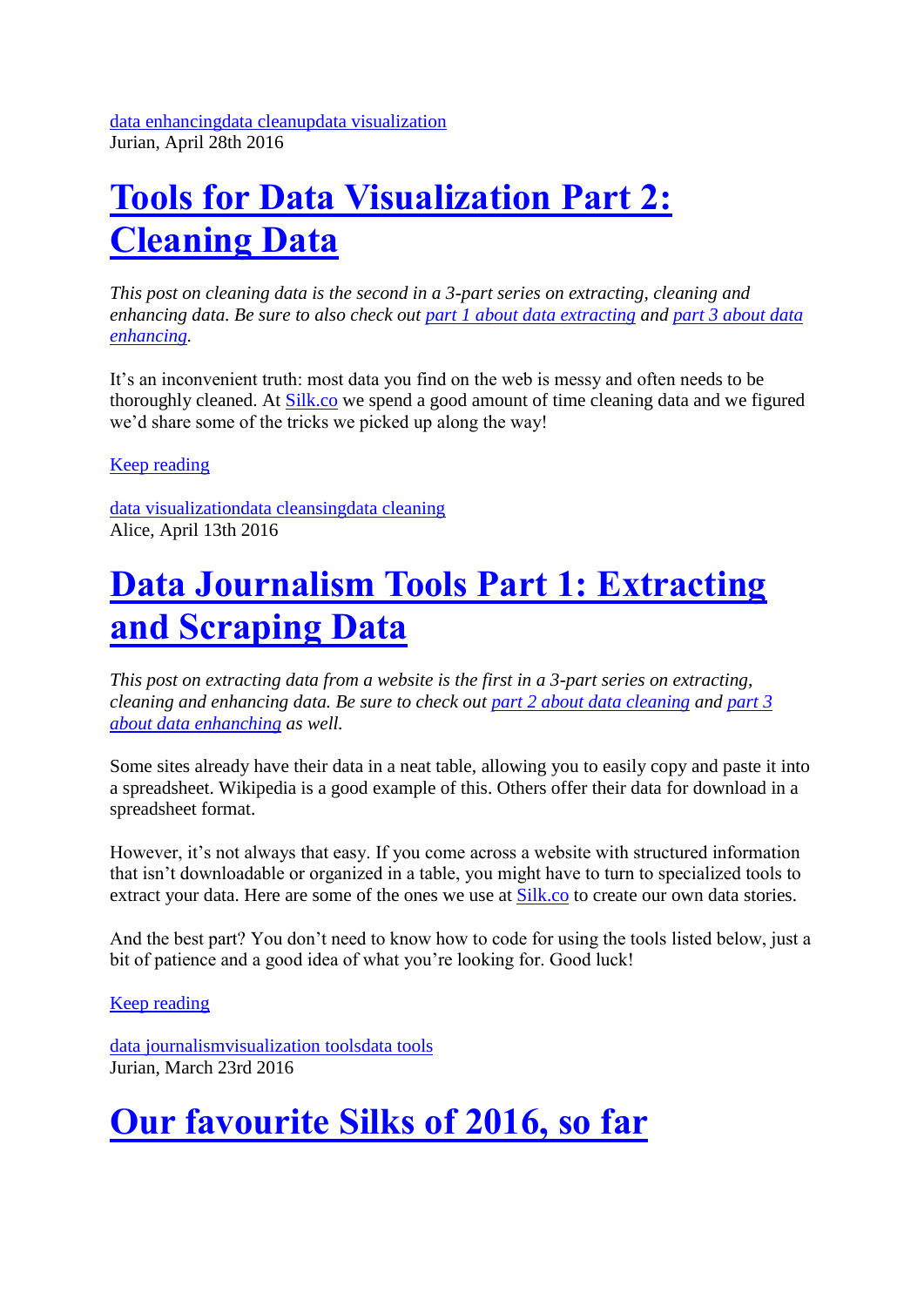You brilliant folks created lots of pretty amazing Silks this first quarter! Here's a small preview of what else is yet to come.

See [gallery.silk.co](http://t.umblr.com/redirect?z=https%3A%2F%2Fgallery.silk.co&t=MGRmN2M1ODFmNWQ4NjA0ZjFkOTA1NTBmMTQwMjYxNGVhYTA2Nzc2OSxiallrUG1kNw%3D%3D&b=t%3AvutK3OWvcMHeHjxBS_65qw&p=http%3A%2F%2Fblog.silk.co%2Fpost%2F141540443872%2Four-favourite-silks-of-2016-so-far&m=1) for more Silks. [silks](http://blog.silk.co/tagged/silks)[data visualizations](http://blog.silk.co/tagged/data-visualizations) Alice, March 2nd 2016

# **[Latest Data Reveals the Actual Size of The](http://blog.silk.co/post/140332623612/latest-data-reveals-the-actual-size-of-the-gender)  [Gender Gap at the Academy Awards](http://blog.silk.co/post/140332623612/latest-data-reveals-the-actual-size-of-the-gender)**

### **A data-driven analysis of gender representation in 88 years of Oscars**

Over the 88 editions of the Academy Awards, several things have remained constant. The Red Carpet. The golden statuette. And the absence of women nominees.



Which isn't to say that women are absent from the event. During the Academy Awards season, pictures of actresses monopolize the front pages of websites, magazines, newspapers, and TV shows. Their bodies are discussed, their designer clothes, their hairstyles, their makeup, their dates.

And still, very few women are actually nominated for an Oscar. And even less win one.

Let's look at numbers. Did you know that in the history of the awards, only 17% of the nominees have been women? Or that in the upcoming 2016 Oscars, five categories had no female nominee at all? In [this Silk,](http://t.umblr.com/redirect?z=http%3A%2F%2Facademy-awards-data.silk.co%2F&t=MGQzOGE5MGNmMjQ4NTMxMTY1NGQ4NTRjMzMyY2YxYTUxNWJjNzRjZCw1aFdmaThpSA%3D%3D&b=t%3AvutK3OWvcMHeHjxBS_65qw&p=http%3A%2F%2Fblog.silk.co%2Fpost%2F140332623612%2Flatest-data-reveals-the-actual-size-of-the-gender&m=1) I explored the data behind the Gender Gap at the